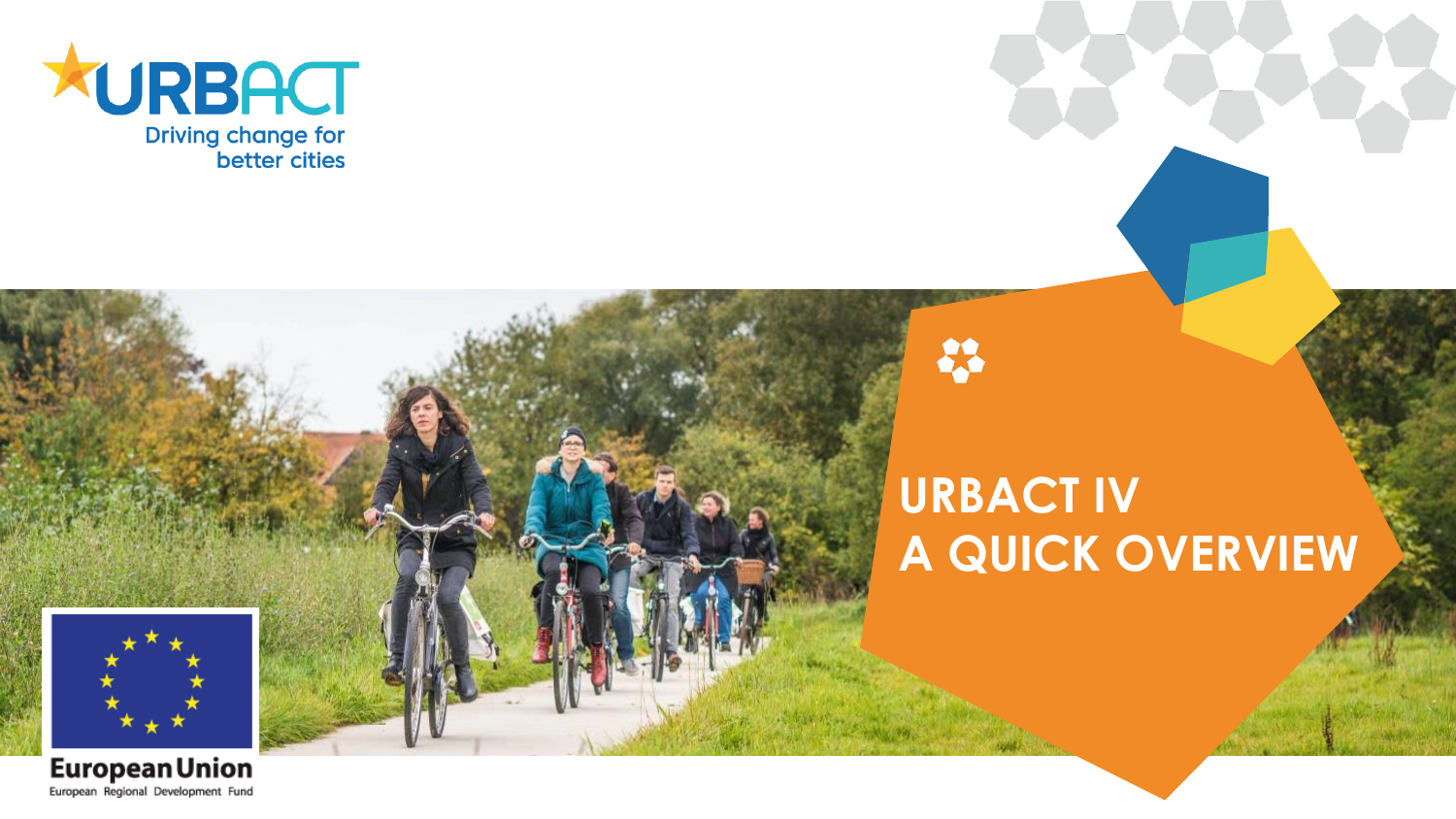

## *New context with European Urban Initiative*

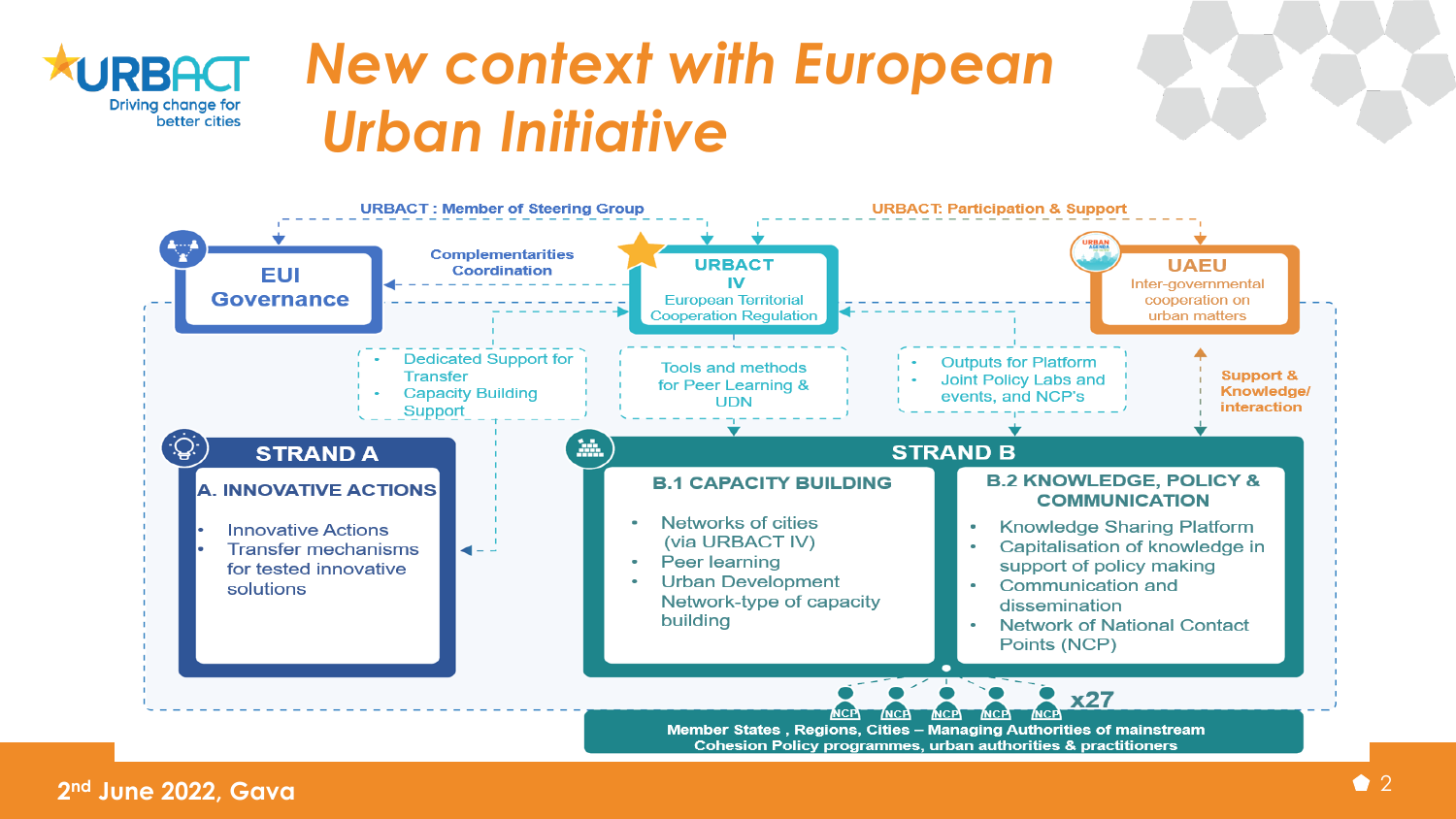

#### **Main objectives:**

- **Promote Integrated Sustainable Urban Development through cooperation**
- **Enhance institutional capacity of public authorities and stakeholders to implement territorial strategies**
- **Contribute to Policy Objective 5 – Europe Closer to Citizens by fostering sustainable and integrated development**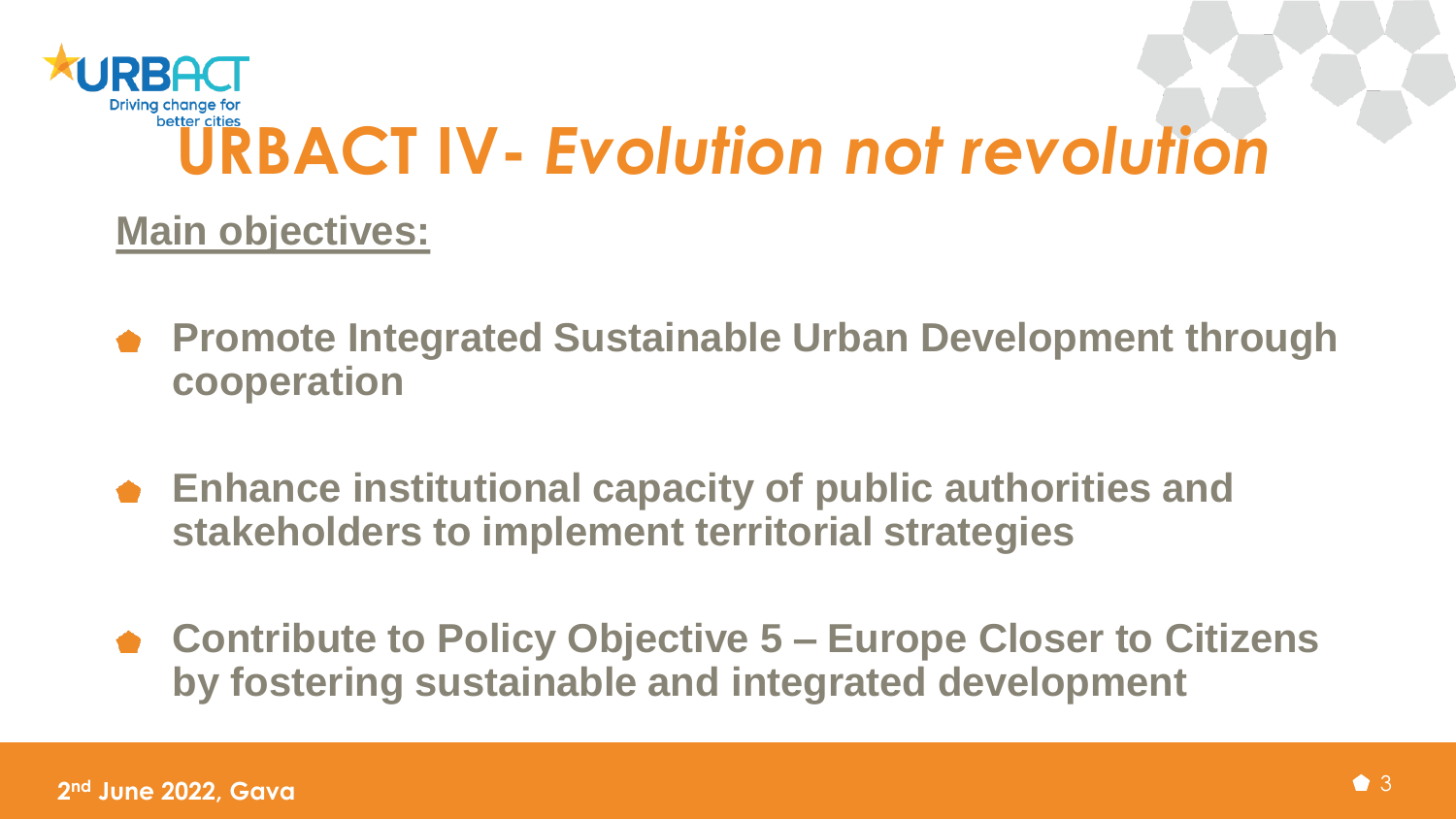

**Building on the URBACT III legacy:** 

**Two main types of networks**

**-Action Planning networks -Transfer networks**

**Capacity-building activities**







**Knowledge & communication activities (thematic publications, Labs, working sessions, training sessions on specific topis, National URBACT Points)**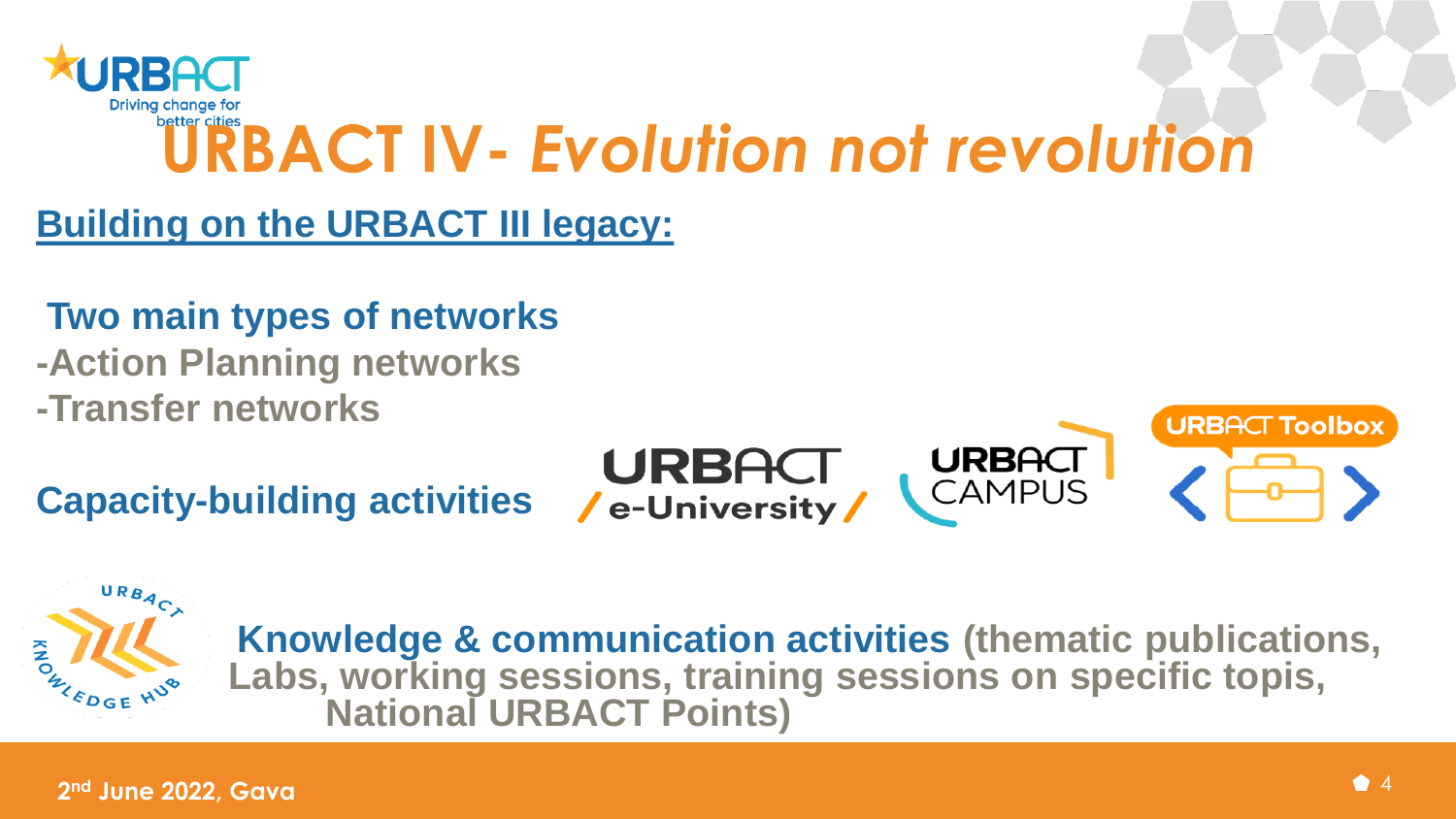

 **'Innovation transfer mechanism': city networks that elaborate investment plans for replicating elements of Urban Innovative Actions**



- **Cities from the following 5 counties benefitting from the Instrument for Pre-Accession Assistance will also be eligible to participate in networks:**
- Albania, Bosnia-Herzegovina, Montenegro, Serbia, Republic of North Macedonia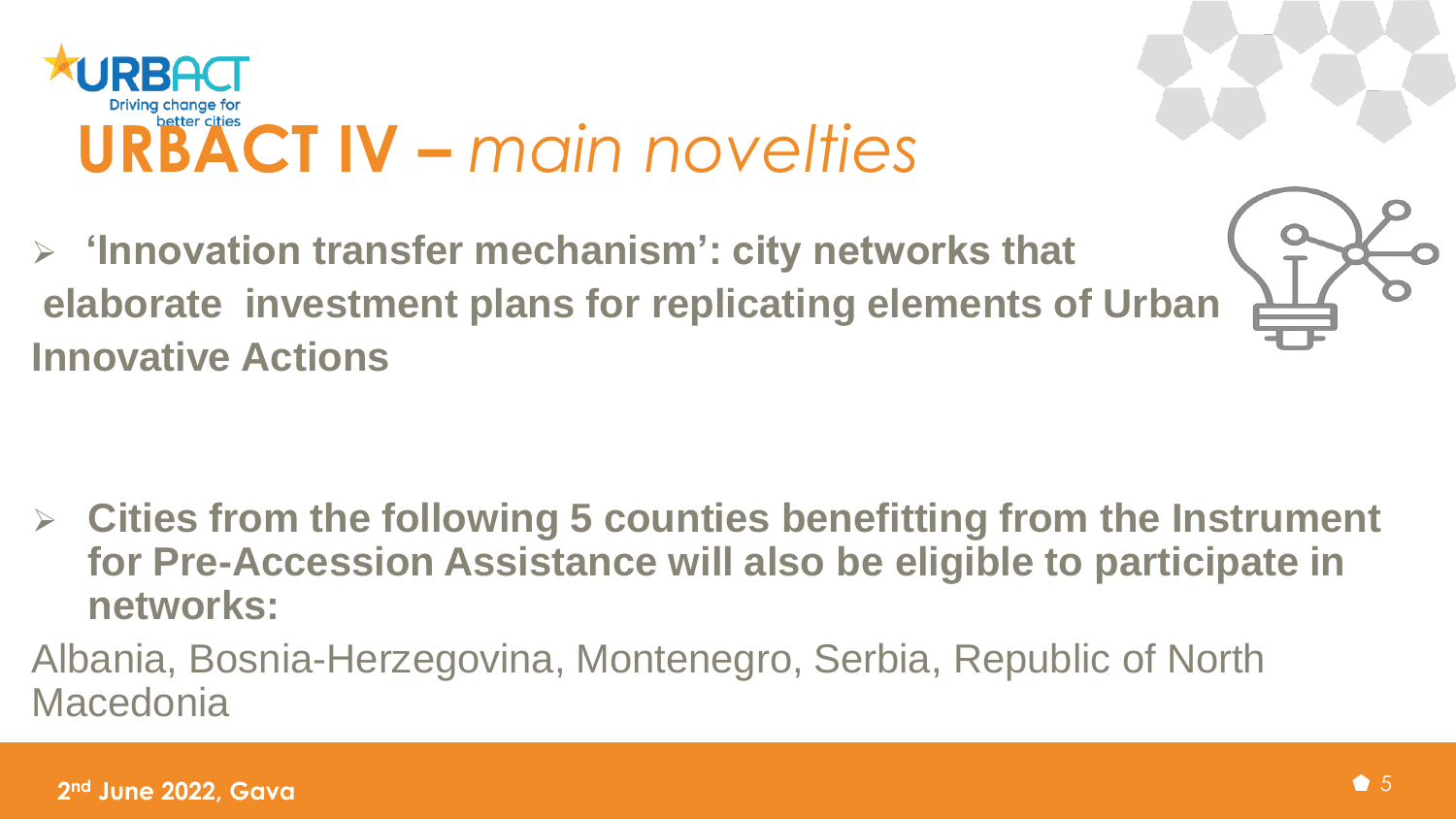



# **URBACT IV –** *City Festival*

- **14-16 June 2022 in Paris Metropole (Pantin) in France !**
- **Open and free for all EU city representatives – registrations are closed but you can follow the livestream sessions**

#### **Opportunity to:**

**-learn how EU cities respond to different local challenges -start partnering with other cities for the next call for networks!**